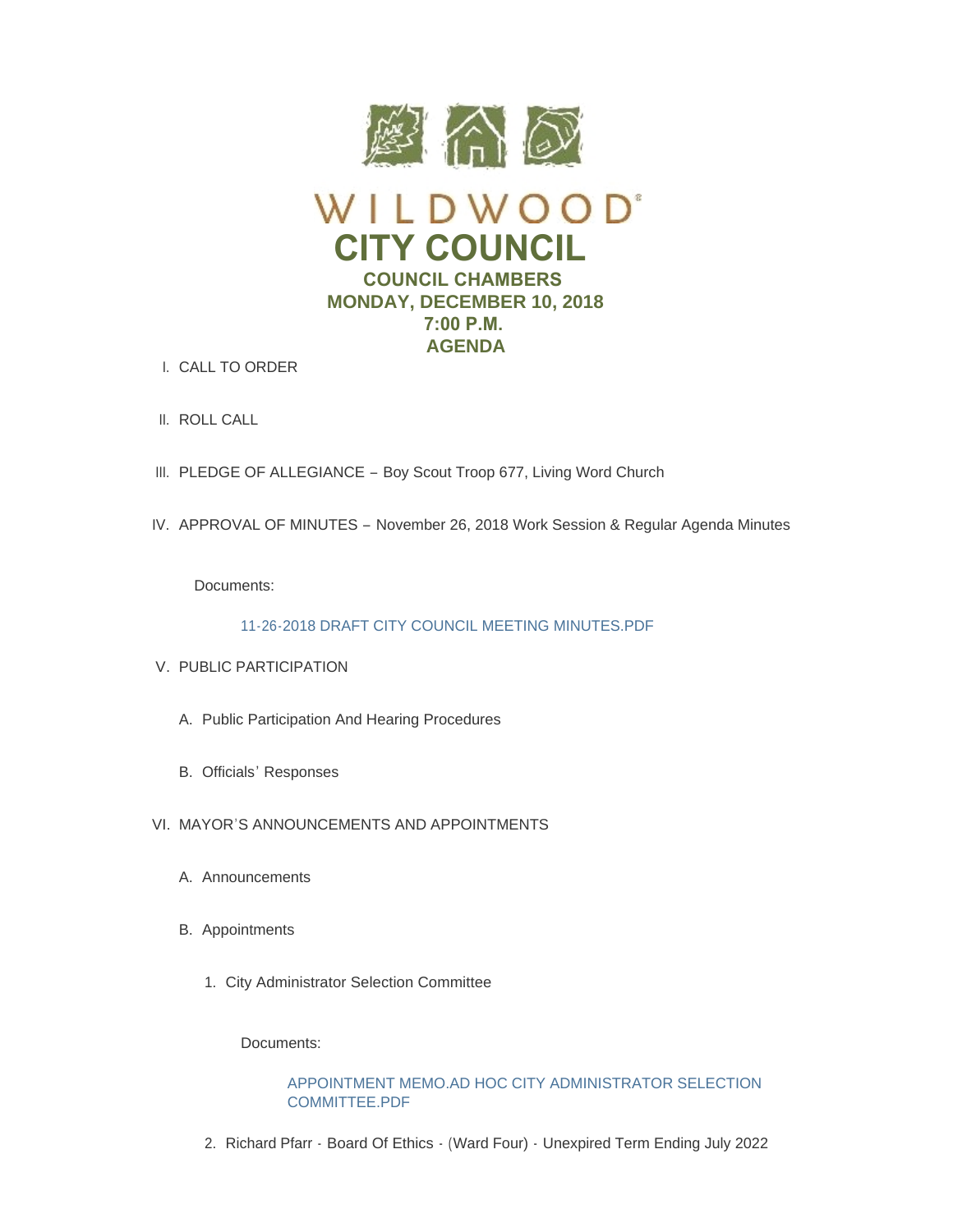Documents:

# [APPOINTMENT MEMO.RICK PFARR.BOE.PDF](https://www.cityofwildwood.com/AgendaCenter/ViewFile/Item/18201?fileID=25184)

3. Dave Williams - Planning And Zoning Commission - (Ward Seven) - Term Ending June 2022

Documents:

## [APPOINTMENT MEMO.PZ.WILLIAMS.PDF](https://www.cityofwildwood.com/AgendaCenter/ViewFile/Item/18202?fileID=25183)

- VII. PUBLIC HEARING(S)
	- A. Liquor License Application For DK McDonald Enterprises LLC D/B/A Craft, Which Is Located At 16524 Manchester Road (Ward – Seven)

Documents:

## PUBLIC HEARING - [CRAFT LIQUOR LICENSE APPLICATION.PDF](https://www.cityofwildwood.com/AgendaCenter/ViewFile/Item/18297?fileID=25180)

- VIII. LEGISLATION
	- UNFINISHED BUSINESS A.
		- BILL #2415 1.

AN ORDINANCE BY THE CITY COUNCIL OF THE CITY OF WILDWOOD, MISSOURI AUTHORIZING THE MAYOR OF THE CITY OF WILDWOOD, MISSOURI TO EXECUTE THE ATTACHED CONSTRUCTION, MAINTENANCE, AND USE LICENSE WITH THE MONARCH-CHESTERFIELD LEVEE DISTRICT FOR THE MAINTENANCE OF THE JOHN L. LeCAVE MEMORIAL TRAILHEAD, WHICH IS LOCATED AT THE TERMINUS OF THE MONARCH-CHESTERFIELD LEVEE TRAIL, ABUTTING CENTAUR ROAD, THEREBY ACCEPTING THOSE RESPONSIBILITIES DESCRIBED THEREIN. Recommended by the Planning and Parks Committee (Second Reading) (Ward - One) Direct Budgetary Impact: \$7,500 per year

Documents:

## [BILL 2415.PDF](https://www.cityofwildwood.com/AgendaCenter/ViewFile/Item/18207?fileID=25130)

BILL #2416 2.

AN ORDINANCE ADOPTING THE MUNICIPAL BUDGET AND CAPITAL IMPROVEMENT PROGRAM FOR THE CITY OF WILDWOOD FOR FISCAL YEAR 2019. Recommended by the City Administrator (Second Reading) (Wards - All) Direct Budgetary Impact: \$27,850,229

Documents:

[BILL 2416.PDF](https://www.cityofwildwood.com/AgendaCenter/ViewFile/Item/18208?fileID=25131)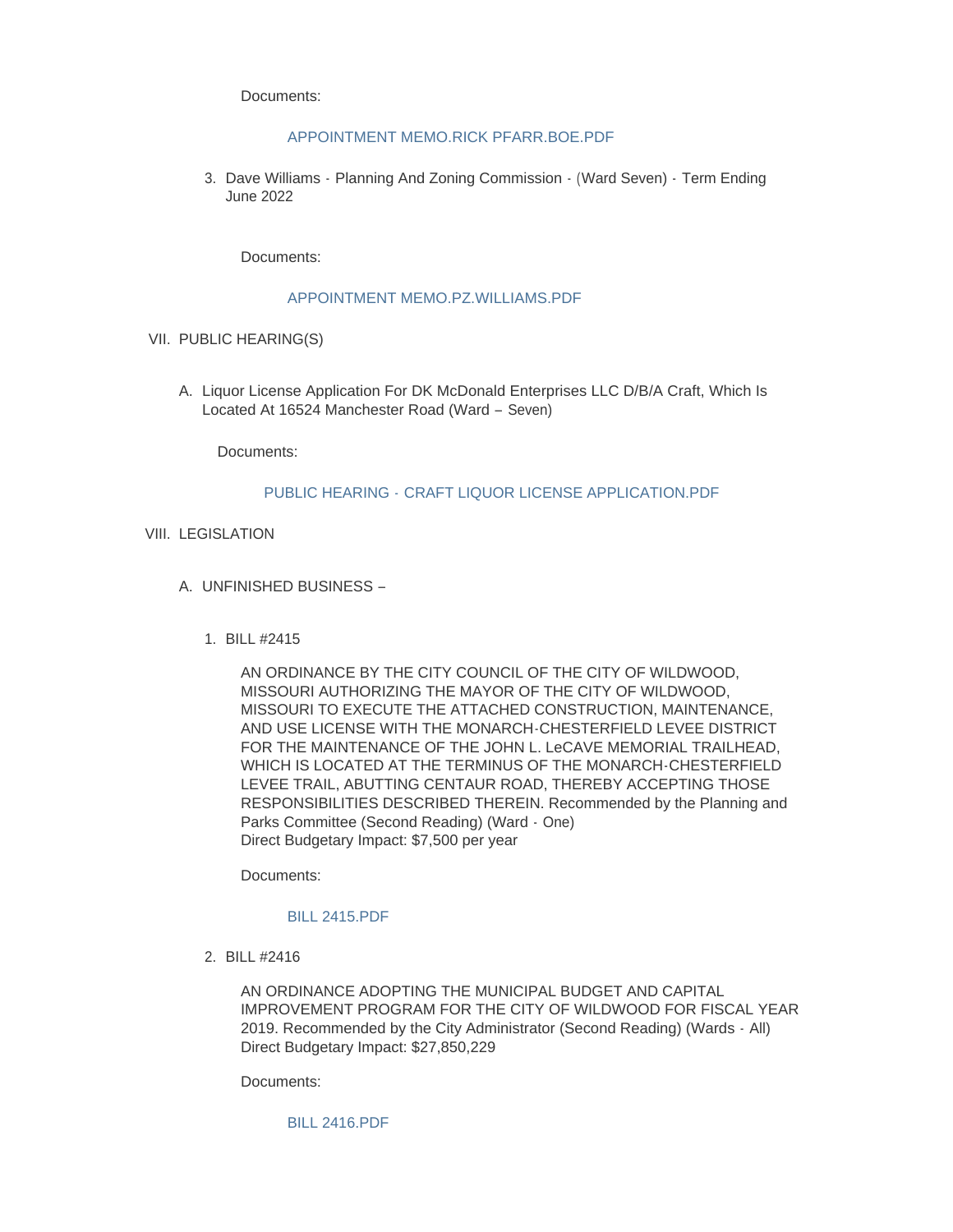BILL #2417 3.

AN ORDINANCE OF THE CITY OF WILDWOOD, MISSOURI, AMENDING VARIOUS PROVISIONS OF CHAPTER 415 OF THE CODE OF ORDINANCES OF THE CITY OF WILDWOOD (Zoning Ordinance); AMENDING CHAPTER 430 OF THE CODE OF ORDINANCES OF THE CITY OF WILDWOOD BY DELETING IT IN ITS ENTIRETY; ENACTING, IN LIEU THEREOF, A NEW CHAPTER 430; PROVIDING REGULATIONS FOR THE PLACEMENT, CONSTRUCTION AND MODIFICATION OF WIRELESS SUPPORT STRUCTURES WITHIN THE CITY; OTHER MATTERS PERTAINING THERETO. Recommended by the Planning and Zoning Commission (Second Reading) (Wards - All) Direct Budgetary Impact: None

Documents:

## [BILL 2417.PDF](https://www.cityofwildwood.com/AgendaCenter/ViewFile/Item/18209?fileID=25132)

BILL #2418 4.

AN ORDINANCE BY THE CITY COUNCIL OF THE CITY OF WILDWOOD, MISSOURI AUTHORIZING THE MAYOR OF THE CITY OF WILDWOOD, MISSOURI TO EXECUTE AN AGREEMENT WITH ACCELA, INC. FOR THE 2019 PURCHASE OF THIRTEEN (13) USER LICENSES FOR ON-GOING ACCESS AND USE OF THE PERMIT MANAGEMENT SYSTEM DEVELOPED FOR THE CITY OF WILDWOOD, MISSOURI. Recommended by the Department of Planning (Second Reading) (Wards - All) Direct Budgetary Impact: \$27,541.80

Documents:

# [BILL 2418.PDF](https://www.cityofwildwood.com/AgendaCenter/ViewFile/Item/18210?fileID=25133)

- B. NEW BUSINESS
	- BILL #2420 1.

AN ORDINANCE BY THE CITY COUNCIL OF THE CITY OF WILDWOOD, MISSOURI AUTHORIZING THE MAYOR OF THE CITY OF WILDWOOD, MISSOURI TO ENTER INTO A CONTRACT WITH CTC TECHNOLOGY & ENERGY (Joanne Hovis) TO PROVIDE AN IN-DEPTH ANALYSIS OF A SUCCESSFUL APPROACH TO PROVIDE HIGH-SPEED INTERNET ACCESS TO ALL OF THIS COMMUNITY BY PROMOTING FIBER-TO-THE-PREMISES, AS THE PREFERRED SOLUTION. Recommended by the City Council (First Reading) (Wards – All)

Direct Budgetary Impact: \$105,000

Documents:

#### [BILL 2420.PDF](https://www.cityofwildwood.com/AgendaCenter/ViewFile/Item/18212?fileID=25134)

BILL #2421 2.

AN ORDINANCE BY THE CITY COUNCIL OF THE CITY OF WILDWOOD, MISSOURI THAT AMENDS CHAPTER 415.510 PLANNED RESIDENTIAL DEVELOPMENT ("PRD") OVERLAY DISTRICT OF THE CODE OF ORDINANCES OF THE CITY OF WILDWOOD BY DELETING IT IN ITS ENTIRETY; ENACTING, IN LIEU THEREOF, A NEW CHAPTER 415.510 PLANNED RESIDENTIAL DEVELOPMENT ("PRD") OVERLAY DISTRICT; THEREBY PROVIDING CERTAIN NEW AND AMENDED REGULATIONS REFLECTING THE DIRECTION OF THE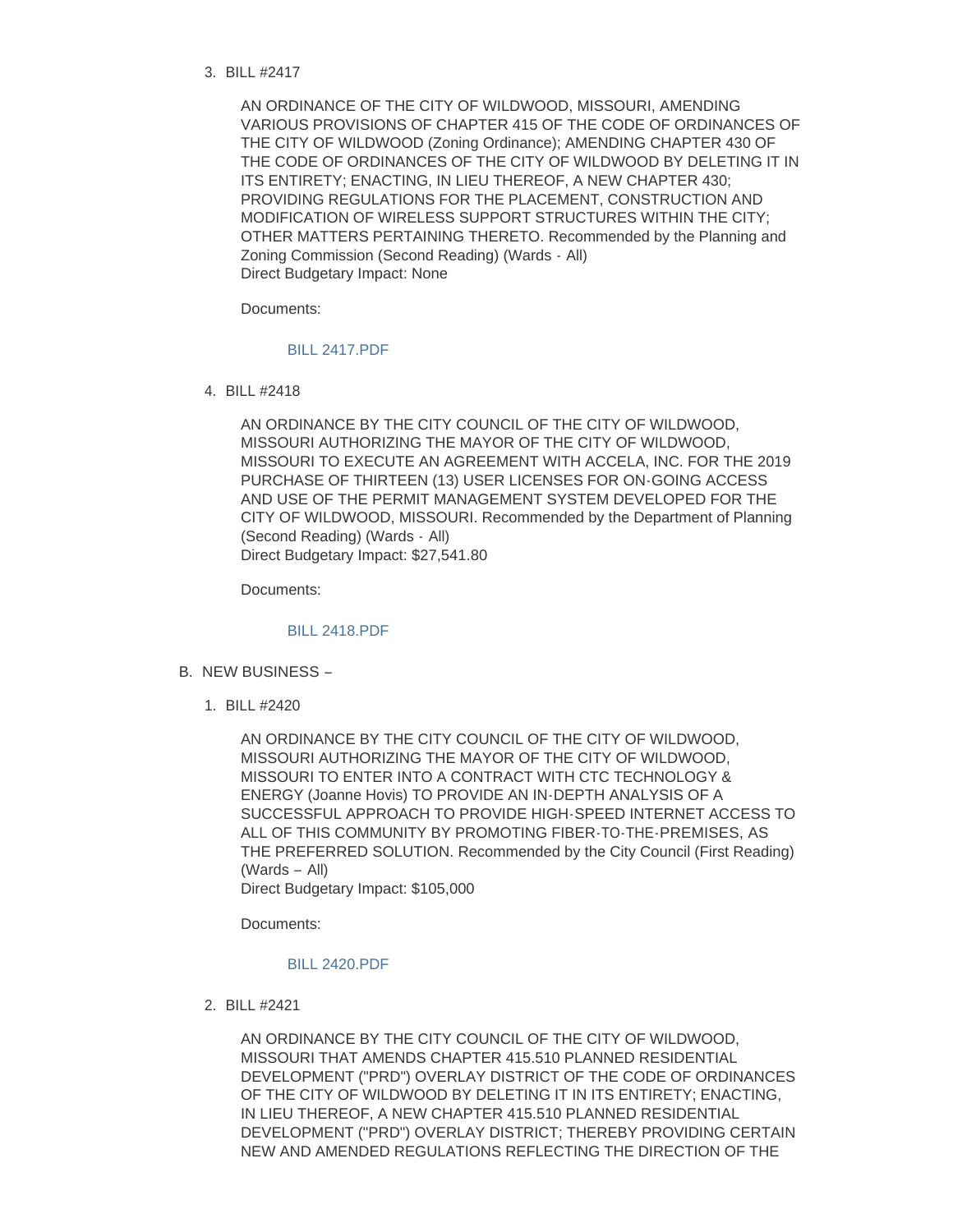PLANNING AND ZONING COMMISSION, PER ITS LETTER OF RECOMMENDATION THAT IS DATED NOVEMBER 5, 2018 AND CITY COUNCIL, FROM ITS DISCUSSION AT THE PUBLIC HEARING HELD ON THIS SAME MATTER. *Recommended by the Planning and Zoning Commission* (First Reading) (Wards – All) Direct Budgetary Impact: None

Documents:

#### [BILL 2421.PDF](https://www.cityofwildwood.com/AgendaCenter/ViewFile/Item/18282?fileID=25164)

BILL 2422 3.

AN ORDINANCE BY THE CITY COUNCIL OF THE CITY OF WILDWOOD, MISSOURI AUTHORIZING THE MAYOR OF THE CITY OF WILDWOOD, MISSOURI TO EXECUTE A CONTRACT ON BEHALF OF THE CITY OF WILDWOOD, MISSOURI WITH TIM REINHOLD ENTERPRISES, LLC d/b/a T.R.E. Electric, LLC, FOR THE INSTALLATION OF UP TO THREE (3) UTILITY POLES IN THE AREAS OF ROCKY RIDGE DRIVE, OLD WILD HORSE CREEK ROAD, AND BABLER FOREST ROAD, AS PART OF THE CITY'S HIGH-SPEED INTERNET PROGRAM WITH BAYS ET AND WISPER ISP, THEREBY PROVIDING THE NECESSARY INFRASTRUCTURE FOR THE DISTRIBUTION OF THIS ESSENTIAL SERVICE TO THOSE HOUSEHOLDS LOCATED IN THESE SURROUNDING VICINITIES. *Recommended by City Council* (First Reading) (Wards One and Six) Direct Budgetary Impact: \$32,000

Documents:

### [BILL 2422.PDF](https://www.cityofwildwood.com/AgendaCenter/ViewFile/Item/18283?fileID=25165)

BILL #2423 4.

AN ORDINANCE OF THE CITY OF WILDWOOD, MISSOURI, REVISING THE BUDGET FOR THE CITY OF WILDWOOD, MISSOURI, FOR THE FISCAL YEAR COMMENCING ON JANUARY 1, 2018, AND ENDING ON DECEMBER 31, 2018. Recommended by the City Administrator (First Reading) (Wards – All) Direct Budgetary Impact: Decrease of \$6,482,984

Documents:

#### [BILL 2423.PDF](https://www.cityofwildwood.com/AgendaCenter/ViewFile/Item/18266?fileID=25162)

BILL #2424 5.

AN ORDINANCE OF THE CITY OF WILDWOOD, MISSOURI, AUTHORIZING THE MAYOR TO EXECUTE AN AGREEMENT FOR MODIFICATION OF HIGHWAY GUIDE SIGNS BY AND BETWEEN THE CITY OF WILDWOOD, MISSOURI, AND THE MISSOURI HIGHWAYS AND TRANSPORTATION COMMISSION PROVIDING FOR THE MODIFICATION OF THE LEGEND ON VARIOUS SIGNS ALONG INTERSTATE HIGHWAY 44. Recommended by Department of Public Works (First Reading) (Wards – All) Direct Budgetary Impact: \$23,636

Documents:

[BILL 2424.PDF](https://www.cityofwildwood.com/AgendaCenter/ViewFile/Item/18262?fileID=25160)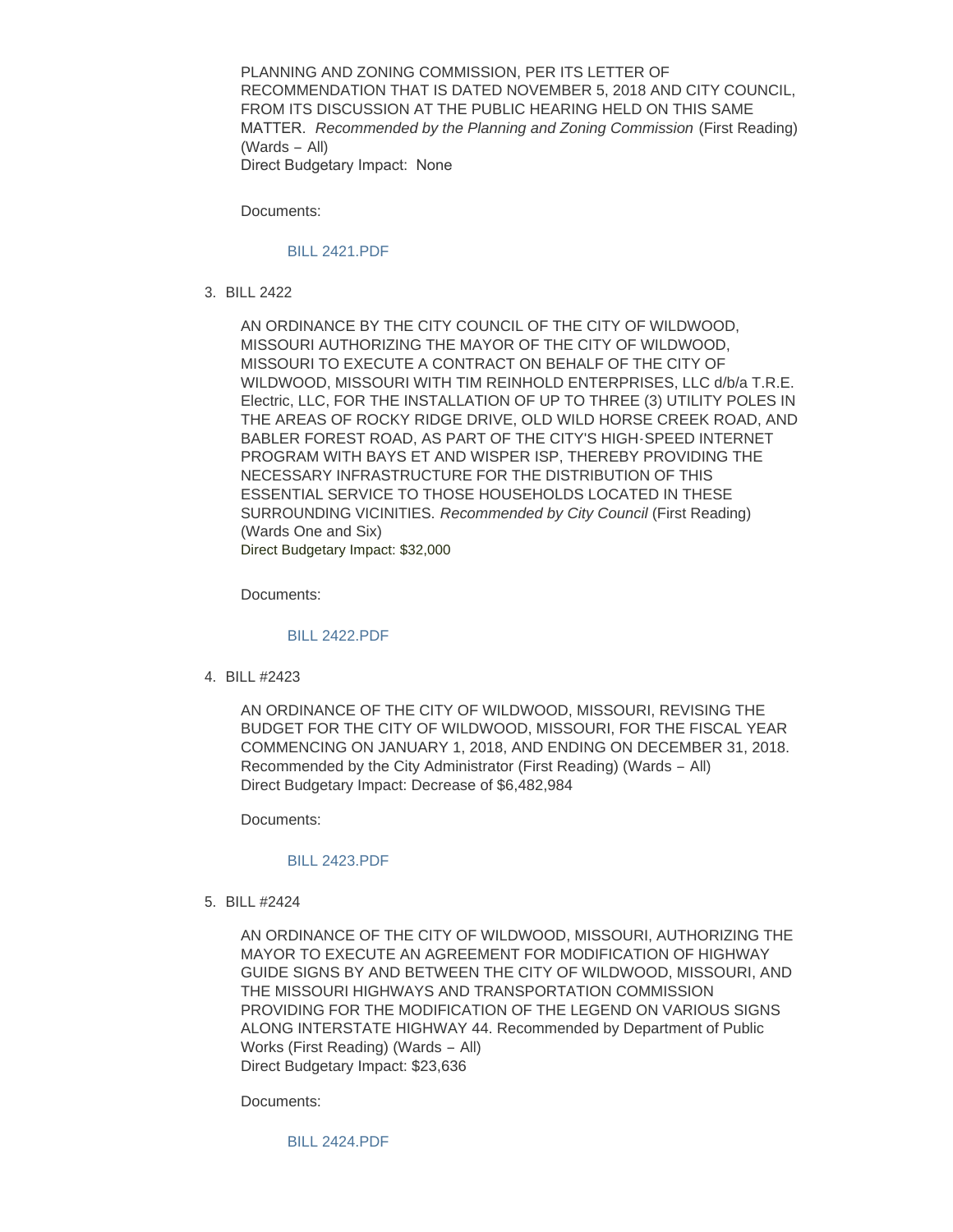BILL #2425 6.

AN ORDINANCE OF THE COUNCIL OF THE CITY OF WILDWOOD, MISSOURI, AUTHORIZING THE MAYOR TO NEGOTIATE AND EXECUTE A CONSULTANT/SERVICES AGREEMENT WITH THE VANDIVER GROUP, INC., FOR MARKETING AND PUBLIC RELATIONS SERVICES FOR THE CITY OF WILDWOOD. Recommended by Administration/Public Works Committee (First Reading) (Wards – All) Direct Budgetary Impact: not to exceed \$75,000

Documents:

### [BILL 2425.PDF](https://www.cityofwildwood.com/AgendaCenter/ViewFile/Item/18217?fileID=25139)

BILL #2426 7.

AN ORDINANCE AUTHORIZING THE MAYOR OF THE CITY OF WILDWOOD, MISSOURI TO EXECUTE AN AGREEMENT ON BEHALF OF THE CITY OF WILDWOOD WITH THROTTLENET, INC. FOR INFORMATION TECHNOLOGY (IT) SERVICES. Recommended by Administration/Public Works Committee (First Reading) (Wards – All) Direct Budgetary Impact: \$47,136

Documents:

# [BILL 2426.PDF](https://www.cityofwildwood.com/AgendaCenter/ViewFile/Item/18218?fileID=25140)

BILL #2427 8.

AN ORDINANCE OF THE CITY OF WILDWOOD, MISSOURI, AUTHORIZING THE MAYOR TO NEGOTIATE AND EXECUTE A CITY-CONTRACTOR AGREEMENT ON BEHALF OF THE CITY OF WILDWOOD WITH GERSHENSON CONSTRUCTION CO., INC., FOR THE REPLACEMENT OF STRECKER ROAD BRIDGE OVER CAULKS CREEK, INCLUDING TRAFFIC CONTROL AND OTHER INCIDENTAL ITEMS AS SHOWN ON THE CONSTRUCTION DRAWINGS AND SPECIFICATIONS. Recommended by the Administration/Public Works Committee (Wards - Two and Three)

Direct Budgetary Impact: \$179,000 (20% of \$895,000)

Documents:

# [BILL 2427.PDF](https://www.cityofwildwood.com/AgendaCenter/ViewFile/Item/18219?fileID=25154)

BILL #2428 9.

AN ORDINANCE OF THE CITY OF WILDWOOD, MISSOURI, AUTHORIZING THE MAYOR TO NEGOTIATE AND EXECUTE A CITY-CONTRACTOR AGREEMENT ON BEHALF OF THE CITY OF WILDWOOD WITH JOKERST PAVING & CONTRACTING, INC., FOR THE CONSTRUCTION OF THE ROUTE 109 CROSSWALK IMPROVEMENT PROJECT, INCLUDING TRAFFIC CONTROL AND OTHER INCIDENTAL ITEMS AS SHOWN ON THE CONSTRUCTION DRAWINGS AND SPECIFICATIONS. Recommended by the Administration/Public Works Committee (Wards - One, Three, Five and Eight) Direct Budgetary Impact: \$325,000

Documents:

[BILL 2428.PDF](https://www.cityofwildwood.com/AgendaCenter/ViewFile/Item/18220?fileID=25155)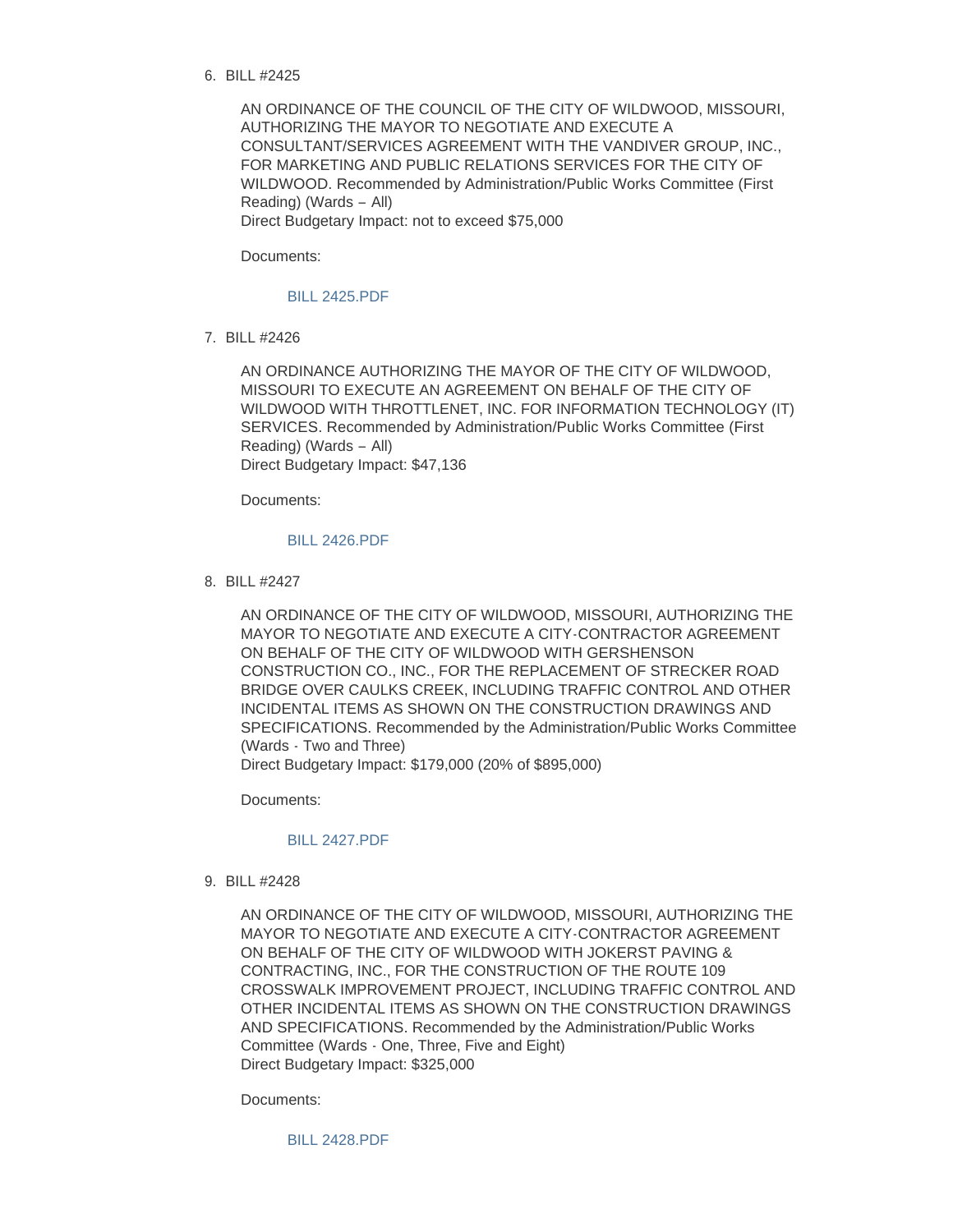BILL #2429 10.

AN ORDINANCE OF THE CITY OF WILDWOOD, MISSOURI, AUTHORIZING THE MAYOR TO EXECUTE A LICENSE AGREEMENT BY AND BETWEEN THE CITY OF WILDWOOD, MISSOURI, AND THE MISSOURI HIGHWAYS AND TRANSPORTATION COMMISSION FOR THE MAINTENANCE OF A PEDESTRIAN TUNNEL UNDER STATE ROUTE 109 AND TRAIL CONNECTIONS. Recommended by the Director of Public Works/City Engineer (Wards – One, Three, Five and Eight) Direct Budgetary Impact: None

Documents:

## [BILL 2429.PDF](https://www.cityofwildwood.com/AgendaCenter/ViewFile/Item/18221?fileID=25156)

- IX. RESOLUTIONS
	- RESOLUTION 2018-33 A.

A RESOLUTION BY THE CITY COUNCIL OF THE CITY OF WILDWOOD, MISSOURI AUTHORIZING THE MAYOR OF THE CITY OF WILDWOOD, MISSOURI TO EXECUTE AN AMENDED CONTRACT WITH JILL VON GRUBEN, OF THE WILDWOOD HISTORICAL SOCIETY, FOR ADDITIONAL WORK ON THE WILDWOOD HISTORY BOOK THAT WAS REQUESTED BY THE HISTORIC PRESERVATION COMMISSION AND THE DEPARTMENT OF PLANNING FOR THE 2018 CHAPTER OF IT. *Recommended by the Historic Preservation Commission and the Department of Planning and Parks* (Wards – All) Direct Budgetary Impact: \$5,300

Documents:

### [RESOLUTION 2018-33.PDF](https://www.cityofwildwood.com/AgendaCenter/ViewFile/Item/18307?fileID=25185)

B. RESOLUTION 2018-34

A RESOLUTION OF THE COUNCIL OF THE CITY OF WILDWOOD, MISSOURI, ENCOURAGING THE MAYOR TO APPOINT RICK ARCHESKI TO THE PLANNING AND ZONING COMMISSION. Recommended by the City Council (Wards – All) Direct Budgetary Impact: None

Documents:

## [RESOLUTION 2018-34.PDF](https://www.cityofwildwood.com/AgendaCenter/ViewFile/Item/18224?fileID=25142)

C. RESOLUTION 2018-35

A RESOLUTION OF THE CITY COUNCIL OF THE CITY OF WILDWOOD, MISSOURI, DECLARING THE CITY'S PRIORITIES FOR FUTURE IMPROVEMENTS TO STATE-MAINTAINED HIGHWAYS WITHIN THE CITY OF WILDWOOD; DIRECTING THAT SUCH PRIORITIES BE FORWARDED TO THE MISSOURI DEPARTMENT OF TRANSPORTATION (MODOT); AND REQUESTING THAT MODOT CONSIDER THESE PRIORITIES WHEN PLANNING AND FUNDING IMPROVEMENTS TO STATE-MAINTAINED HIGHWAYS WITHIN THE CITY OF WILDWOOD. Recommended by the Board of Public Safety (Wards – All) Direct Budgetary Impact: None

Documents: